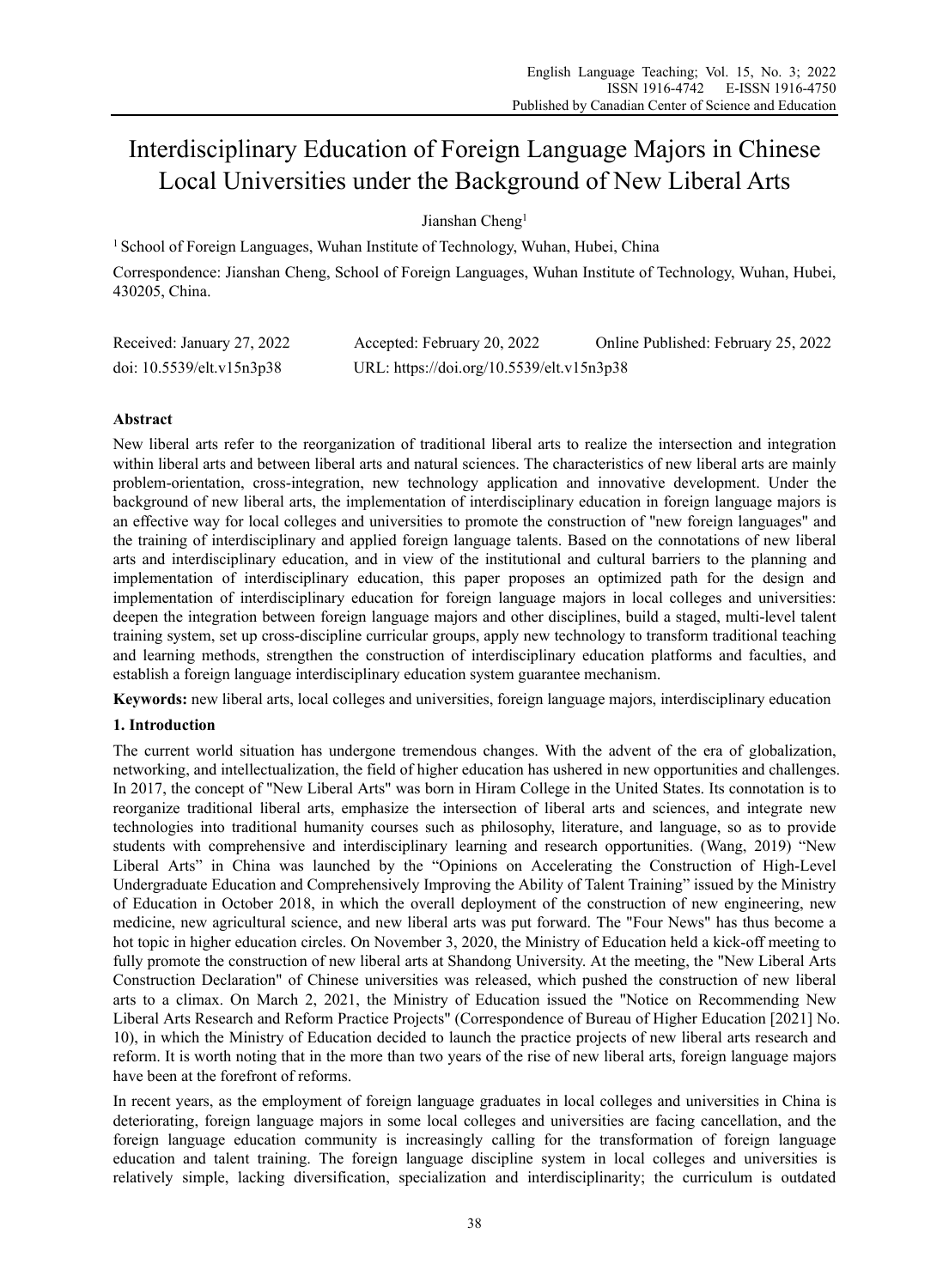without clear characteristics and the knowledge structure of students is relatively scattered, which cannot fully adapt to the internationalization of education and demand for interdisciplinary and applied foreign language talents of the national "Belt and Road" initiative. It is even more stretched to meet the challenges of foreign language training model and teaching methods brought by information technology and artificial intelligence. These problems show that foreign language education in local colleges and universities must actively seek changes, make the top-level design of interdisciplinary education, develop interdisciplinary foreign language majors, promote the integration and intersection of foreign language and other disciplines, and create an interdisciplinary curriculum system and teaching model to cultivate professional interdisciplinary foreign language talents suitable for the needs of local social development. This paper will review the origin, connotations and characteristics of new liberal arts, discuss the construction of foreign language discipline under the context of new liberal arts and the difficulties in the design and implementation of interdisciplinary education for foreign language majors and it will propose an optimized path to plan and effectively implement interdisciplinary education suitable for the development positioning and actual conditions in local colleges and universities.

#### **2. Literature Review**

In 2017, Hiram College first proposed the concept of "new liberal arts", which they explained were mainly about integrated major and interdisciplinary education. (Lori Varlotta, 2018) Students of different majors broke the boundaries of professional courses for comprehensive interdisciplinary learning. There are many similar expressions, but breaking professional boundaries to conduct interdisciplinary learning is not new. As early as 1926, the term "interdisciplinary" firstly appeared in the United States. With the continuous strengthening of the integration of academic research, "interdisciplinary" has received more and more attention from academic circles. The first International Symposium on Interdisciplinary Issues was held in France in 1970. In 1976, the first international interdisciplinary academic journal "*Interdisciplinary Science Review*" was published. China also began to attach importance to interdisciplinary issues in the 1980s. In 1985, the first national interdisciplinary academic symposium was held. In the same year, the magazine "*Future and Development*" published a paper entitled "Interdisciplinary Science" in the first issue. (Huang & Tian, 2020) As far as China's "new liberal arts" is concerned, it is not only limited to program reorganization and cross-disciplines, but also has many new features, such as emphasizing Chinese characteristics and going to the center of the world stage.

Since the construction of new liberal arts was proposed, many scholars have focused on the research objects, disciplinary attributes, and basic characteristics of new liberal arts and made a series of critical researches and interpretations, among which "innovative theory" and "integrative theory" are the most representative. (Ma, Li, & Sun, 2021) The "innovative theory" believes that "the core of new liberal arts is innovative against traditional rather than new against old." It emphasizes the epochal character of new liberal arts, which is examined and understood under the big context of constructing philosophy and social sciences with Chinese characteristics. The "integrative theory" emphasizes the compatibility of new liberal arts. Xu (2019) claims that "new liberal arts will connect liberal arts and sciences, humanities and social sciences, China and West, and knowledge and practice." Chen (2019) argues that the mobile Internet has completely changed the production method and lifestyle of mankind, so unprecedented legal, ethical and moral problems have emerged. To solve these problems, it is clear that a single discipline cannot be relied on, and multidisciplinary collaboration is necessary. In his view, new liberal arts is precisely based on the internal integration of liberal arts and the intersection of arts and sciences to research, understand and solve the complex problems of the discipline itself, people and society. Fan (2020) explained the "new" connotations of new liberal arts from four dimensions: "the integration of new technological revolution and liberal arts, entering a new era and sinicization of liberal arts, new historical timeline and new missions of liberal arts, new global pattern and internationalization of liberal arts". These scholars' research and interpretation on the connotations and characteristics of new liberal arts emphasizes the compatibility, innovation and epochal character of new liberal arts on different levels, which will help us deepen our understanding of new liberal arts.

The implementation of new liberal arts aims to break the barriers between traditional liberal arts and other disciplines, and its characteristics are mainly manifested as problem-orientation, cross-integration, new technology application and innovative development. (Hu, 2020) (1) Problem-orientation. New liberal arts has been problem-oriented since its inception. With the rapid development of human society, many new phenomena and problems have emerged one after another. The interpretation of these phenomena and the solutions to problems are often difficult to achieve by relying on the "single-soldier combat" of traditional liberal arts. Only by achieving the intersection and integration between liberal arts and other disciplines can we conduct effective research on these phenomena and problems. Moreover, due to the complexity of the world and the limitations of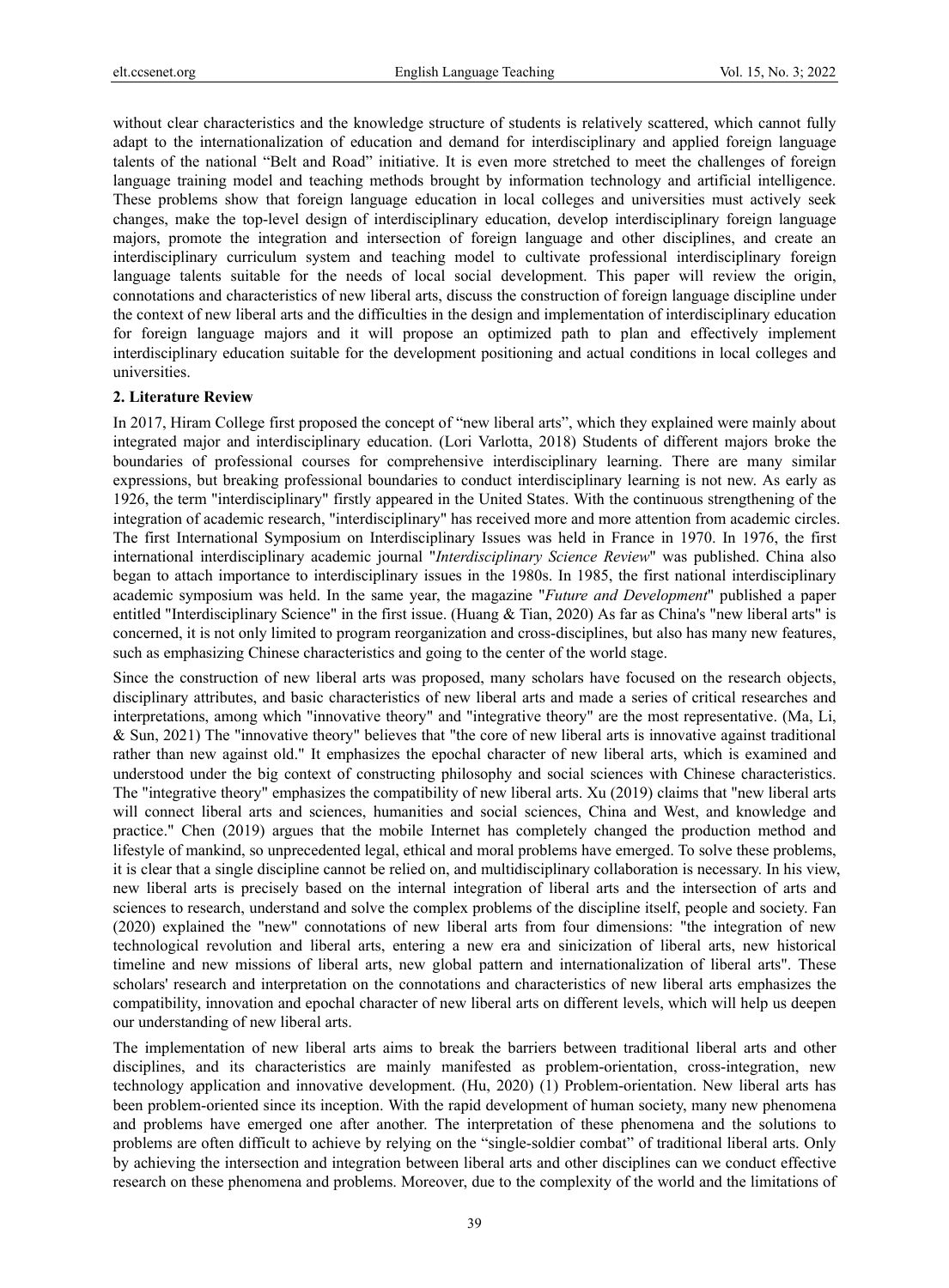human cognitive ability, the boundaries between disciplines are constantly being broken, and the interdisciplinary trend is inevitable. In fact, the development history of modern science has shown that major scientific advances or the emergence of new disciplines are often the results of different disciplines intersecting and infiltrating each other. In this sense, the emergence of new liberal arts is based on the need to explain new phenomena and solve new problems, and it is also the inevitable development of contemporary academic research. (2) Intersection and integration. Compared with traditional liberal arts, the most significant feature of new liberal arts is undoubtedly the intersection and integration between disciplines. New liberal arts are based on liberal arts and at the same time emphasize the intersection and integration not only within humanities and social sciences, but also between humanities and social sciences and natural sciences, that is, the intersection of arts and sciences, arts and medicine, and arts and engineering. In the United States, many colleges and universities attach importance to STEM (Science, Technology, Engineering and Mathematics) education focusing on cultivating students' literacy in science, technology, engineering and mathematics. Later, it involves arts subjects such as social studies, language, physique, music, aesthetics, and performance so that STEM has gradually evolved into STEAM in order to cultivate the innovative ability and critical thinking of science and engineering students. This measure shows that in terms of talent training, new liberal arts can break through the limitations of humanities and social sciences, and integrate a wider range of disciplines and majors within the scope of arts and sciences, and arts and engineering, so as to promote the overall improvement of students' quality and abilities. (3) New technology application. New technology refers to the high-tech fields represented by information technology that have emerged in the 21st century. Information technology mainly refers to the acquisition, transmission, and processing of information, including new foundations represented by quantum computing, 5G and AI chips, new intelligence represented by online computing, big data processing and large-scale machine learning, and machine intelligence, unmanned driving, and typical new applications represented by intelligent networking and block chain. These new technologies, especially information technology, are gradually being applied to the humanities and social sciences, which can not only change the research paradigms but also the major fields of humanities and social sciences. On the one hand, due to the application of digital technology, researchers of humanities and social sciences can discover and reveal new problems through data collection, analysis and mining, and then apply and develop corresponding theories based on data and facts. Moreover, the digitization of research literature and its network sharing model have broken the closed research model of humanities and social sciences, and led to an open and shared collaborative research and learning model. On the other hand, the application of new technologies in humanities and social sciences provides a technological path for the intersection of data science, cognitive neuroscience, computing science and humanities and social sciences, and thus has created new research fields for humanities and social sciences, such as social computing, financial technology, spatial econometrics, philosophy of technology and computational linguistics. (4) Innovative development. New liberal arts emphasizes the goal of innovative development through the integration of disciplines. Its innovative development is mainly manifested in four aspects: (1) New context. New liberal arts attaches great importance to the historical context of the rapid development of global new technologies and the new stage of the development of socialism with Chinese characteristics. (2) New ideas. New liberal arts emphasizes that the construction and development of humanities and social sciences should shift from subject-orientation to problem-orientation, and advocates the intersection and integration between humanities and other disciplines to promote the upgrading of traditional liberal arts. (3) New content. The curriculum design and content and research fields of new liberal arts are different from those of traditional liberal arts, and they present significant features of intersection and integration. (4) New paradigm. New liberal arts advocates the development of interdisciplinary research, especially the cross-integration research between humanities and other disciplines to cultivate interdisciplinary talents.

## **3. New Liberal Arts and Construction of Foreign Language Discipline**

The discipline of foreign languages is an important force in advancing the internationalization of Chinese humanities and ushering the trend of international frontier academics. The surging tide of new liberal arts construction has put forward new goals and requirements for the reform and development of foreign language education, and has also created new conditions and opportunities. It's an urgent need to use strategic and innovative thinking to improve the training model and the connotative development of foreign language discipline under the guidance of new liberal arts, so that it can play an important role in the construction of new liberal arts. (Wang, 2021) Then, what does new liberal arts mean for foreign language discipline?

First, New liberal arts highlights "new". In this context, foreign language majors need to find a new position in order to achieve new changes and breakthroughs. The "*National Standards for the Teaching Quality of Foreign Languages and Literature*" (hereinafter referred to as the "*National Standards*") clearly pointed out that foreign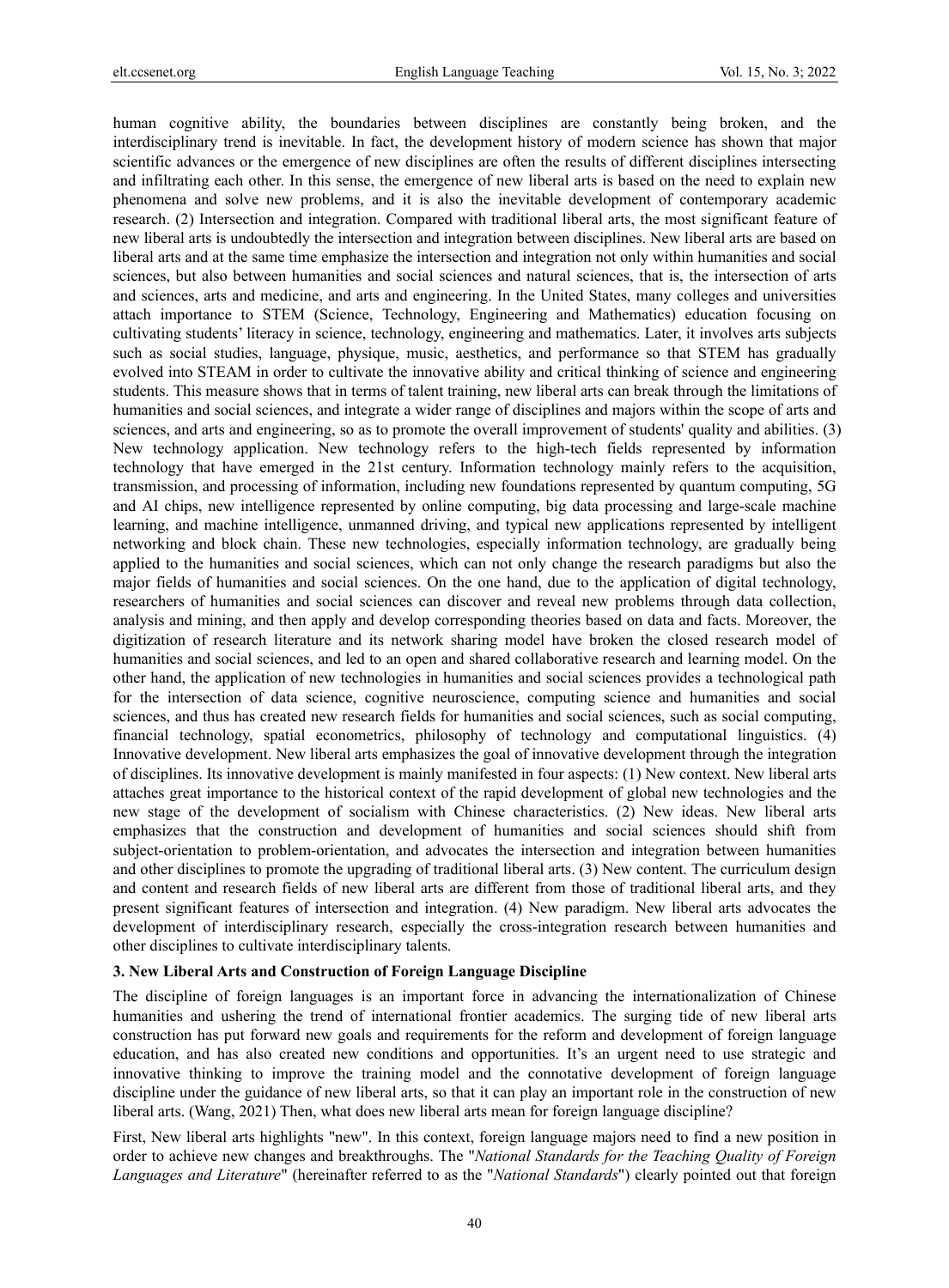language majors are an important part of humanities and social sciences in China's higher education. In view of the relatively weak position in liberal arts, foreign language majors urgently need to be de-marginalized to improve their status and position in the construction of new liberal arts and enhance their sense of identity. Foreign language majors should align with and participate in the "Strong Foundation Project" (Note 1) through intersection and integration, actively benchmark the "Six Excellence and One Top-notch" plan 2.0 (Note 2) to create a new brand of "excellent foreign language talents", and establish a new image of foreign language education that integrates and unifies humanity, instrumentality and scientificity.

Second, new liberal arts emphasizes "cross-discipline". In this context, foreign language majors should actively take the road of cross-languages, cross-majors, and cross-disciplines, reflecting the interdisciplinary characteristics clearly defined in the "*National Standards*". New liberal arts attaches importance to the integrative development between liberal arts and sciences, emphasizing the integration between arts and arts, arts and sciences, arts and medicine, and arts and agriculture. Foreign language majors have the characteristics of universality, inclusiveness and openness. Through intersection between foreign language majors, multilingual, high-end foreign language talents such as multilingual translators can be cultivated; through crossover with other majors, interdisciplinary talents with different combinations of "foreign language +" and "+ foreign languages" can be cultivated.

Third, new liberal arts adheres to "arts". In this context, foreign language majors should stick to their own discipline and professional characteristics. "New foreign languages" under the background of new liberal arts should strengthen and highlight the essence of "arts" and insist on the characteristics of "foreign languages". Foreign language majors are not only concerned with learning (the skills of) foreign languages, but it also needs to implement a comprehensive reform of humanities, continuously empowering content, and enhancing the additional value of "arts". (Zha, 2017) What needs to be pointed out is that the integration of foreign language majors with other majors is not simply superimposition, let alone randomly scrabbling up. It's based on all-round development of students, highlighting the individualized development of foreign languages. "Foreign languages +" can strengthen the solid foundation of foreign language skills, highlighting humanities and enhancing professional core competitiveness; "+ Foreign Languages" is to enrich the connotation, expand the professional interface, and enhance the attractiveness and absorption of other disciplines. Only by holding on to the dominant role without being a vassal can foreign language majors make new achievements and attain new status.

Fourth, new liberal arts highlights "China" characteristics. In this context, foreign language majors should play an active role in constructing the discourse system of philosophy and social sciences with Chinese characteristics. Only with the renewal of ideas, the construction of theories, the innovation of methods and the transformation of paradigms can we promote academic openness and inclusiveness and enhance the power of international academic discourse. To this end, foreign language majors should enhance the awareness and identity of "big liberal arts" and take the initiative to integrate with other majors. By strengthening the construction of "big foreign languages", we can achieve cross-disciplinary breakthroughs and contribute to the formation of guiding ideology, discipline system, academic system, and discourse system with Chinese characteristics. Breathing with the times and sharing the fate of China, foreign language majors can play an indispensable role in the construction of new liberal arts.

## **4. Difficulties in the Design and Implementation of Interdisciplinary Education for Foreign Language Majors in Local Colleges and Universities under the Background of New Liberal Arts**

Under the background of new liberal arts, the external logical starting point and basis of interdisciplinary education of foreign language majors in local colleges and universities have gradually been recognized and accepted by people, but there is still a lack of in-depth exploration of the design and planning at the internal operational level. Only a thorough understanding of the current difficulties and problems of interdisciplinary education in local universities can make foreign language interdisciplinary education truly effective at the practical level.

1) Management and resource allocation. The characteristics of interdisciplinary education are blurred discipline boundaries, scattered educational forms, and multi-directional participation of personnel. (Qiu, 2004) Interdisciplinary education of foreign languages is dominated by foreign language discipline but intersected, penetrated and integrated with other similar disciplines. In the form of educational organization, foreign language and other disciplines need to cooperate in personnel training, resource allocation and management. However, under the current Chinese university system, the barriers between disciplines and majors are tight and the boundaries of educational resource ownership are clear. This discipline management system greatly hinders the participation of teachers of non-foreign language .disciplines in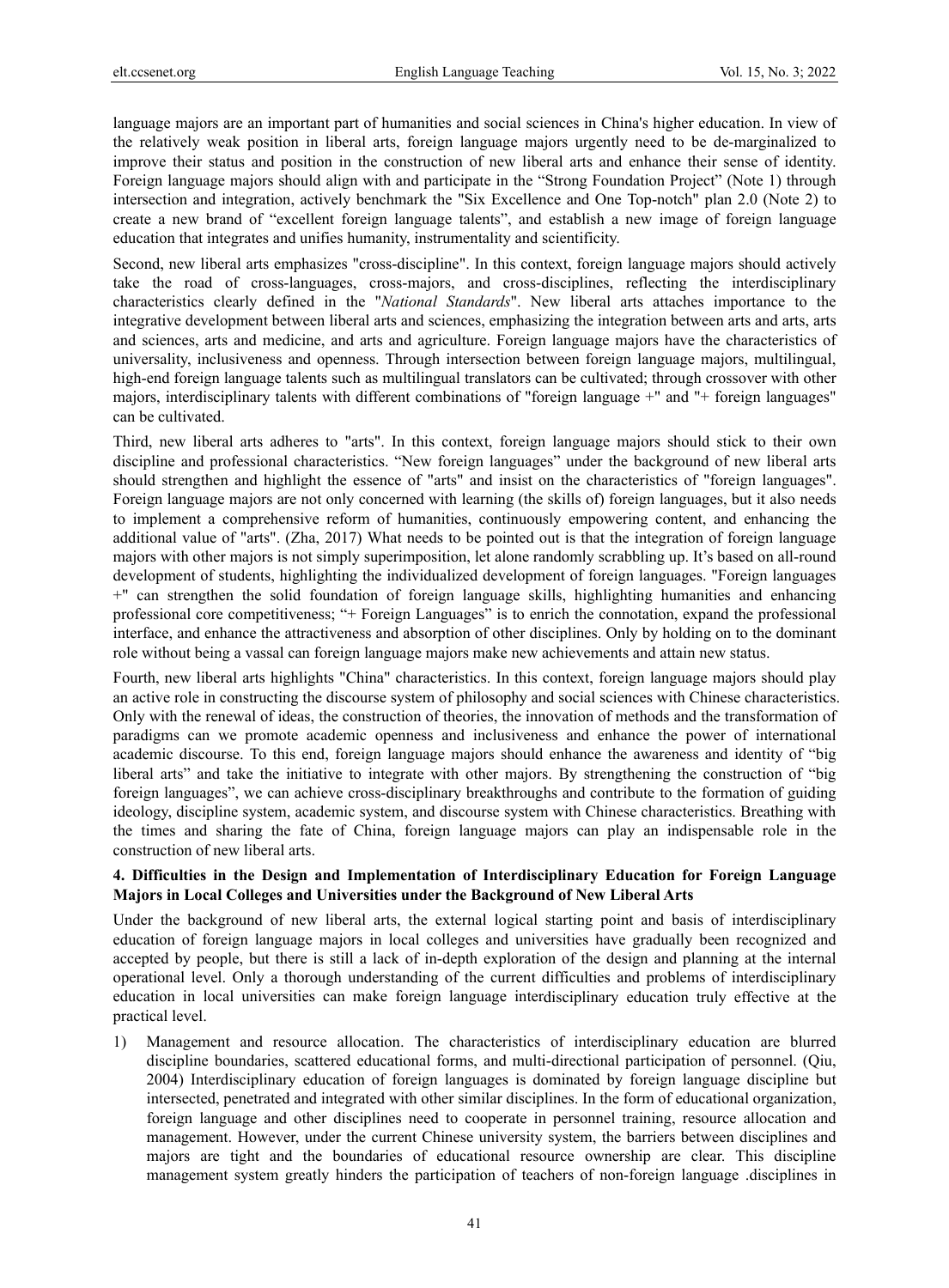interdisciplinary foreign language teaching. Additionally, other factors such as the interest competition among cooperators have also led to low efficiency in the practical operation of foreign language interdisciplinary education, and it is difficult to truly integrate all aspects. (Wang, 2018)

- 2) Talent training mechanism. Regarding the foreign language interdisciplinary talent training mechanism, many local colleges and universities have adjusted their major setup and talent training objectives in the transformation to application-oriented universities, and shifted to the interdisciplinary education and talent training model of "English + major". However, this kind of interdisciplinary foreign language major has caused continuous disagreements and controversies in the foreign language education community since its birth due to its "inherent deficiency of disciplinary foundation and unclear disciplinary orientation". (Zhang & Chen, 2011) For example, researchers pointed out that in terms of educational content and talent training mechanism, most local universities have not dug deep into the connotations of foreign language interdisciplinary education due to the lack of qualified interdisciplinary faculties, so that the training of compound foreign language talents has become superficial, mechanized, and simplified. (Wang, 2018) One of the typical phenomena is that, at present, the implementation of multidisciplinary foreign language talent training programs in many local universities is jointly responsible by foreign language teachers and non-foreign language teachers by setting up language knowledge modules and professional knowledge modules respectively. (Jiang, 2018) This kind of curriculum and talent training mechanism seems to present knowledge of different subjects in a variety of curriculum modules, but the lack of multidisciplinary integration and overall planning and coordination between different curriculum modules has always placed the cultivation of talents in local colleges and universities in the situation of "double skins", and it is difficult to achieve the goal of interdisciplinary education.
- 3) Discipline culture mechanism and university education paradigm. Discipline culture is "produced by the development of a discipline to a certain extent, and it is a general term for various linguistic symbols, theoretical methods, value standards, ethical norms, and ways of thinking and behavior created by scholars in a certain period of time based on disciplines". (Jiang, 2007) Practical differences in theoretical perspectives, thinking methods, and research paradigms in different disciplines have led to the differences in educational research paradigms between different disciplines. The effective implementation of foreign language interdisciplinary education requires teachers from different discipline culture backgrounds and educational research paradigms to form a unique discipline structure through the exploration of interdisciplinary talent training objectives, training models, teaching content and educational methods. The conflict between the intrinsic needs of foreign language interdisciplinary education and the unique and exclusive characteristics of different discipline cultures and educational paradigms has posed internal obstacles for the design of foreign language interdisciplinary education.
- 4) Realistic basis of foreign language interdisciplinary education. Interdisciplinary education and research have widely spread in education community after China held the "Interdisciplinary Science Conference" in the 1980s. The proposal of new liberal arts construction has further strengthened the important position of interdisciplinary education in the field of higher education. At present, many key universities in China have made remarkable achievements in interdisciplinary education, but local colleges and universities are relatively lagging behind, because the research and practice foundation for the interdisciplinary education of foreign language majors in local universities is very weak. For example, there are few foreign language teachers who have engaged in interdisciplinary education and teaching research, so their interdisciplinary teaching ability is insufficient, and the scope of interdisciplinary cooperation research is relatively narrow. Most of them cooperate with teachers majoring in humanities and social sciences, and the depth and breadth of interdisciplinary research are still at a low level. In addition, many local colleges and universities have insufficient interdisciplinary research conditions, and teachers lack standardized interdisciplinary training and research. (Sun, 2018)

## **5. Optimized Path for the Design and Implementation of Interdisciplinary Education for Foreign Language Majors in Chinese Local Universities under the Background of New Liberal Arts**

a) Follow the basic rules of inter-disciplines and elevate the degree of integration between foreign languages and other disciplines. Cross-discipline is the product of the development of modern science and technology, which has its own connotative characteristics and basic laws of implementation. Li (2017) concluded that true cross-discipline aims at solving practical problems, relying on the related disciplines of complex problems to promote the emergence of new cognition based on integrated research thinking. For the interdisciplinary foreign language education in local colleges and universities, whether it is helpful to cultivate interdisciplinary and applied foreign language talents in line with regional economic development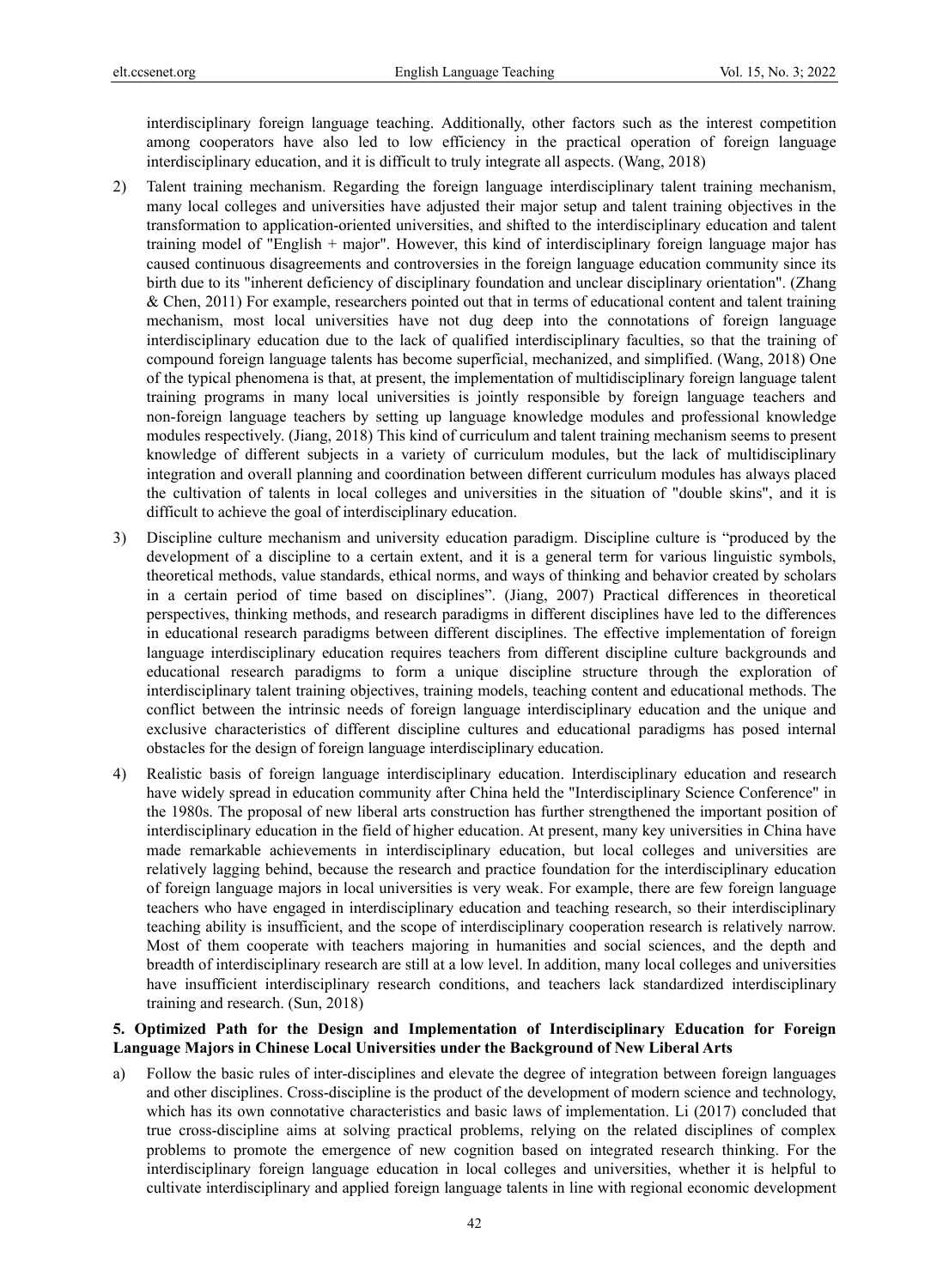is the starting point for considering the choice of inter-disciplines. On the basis of this starting point, it is the basic prerequisite for the implementation of interdisciplinary foreign language education to integrate research paradigms, educational theories and methods of different disciplines so as to update the concept of traditional foreign language education and enrich educational methods and means of interdisciplinary foreign languages.

- b) Focus on the training goals of interdisciplinary and applied foreign language talents, and build a staged, multilevel talent training system. The core of education lies in the cultivation of talents. The interdisciplinary education of foreign language majors in local colleges and universities needs to put the training of talents that meet the needs of the new era and new liberal arts construction at the core, and use this as the cornerstone to radiate the deepening reform of the entire talent training system. Therefore, in the implementation strategy, we should first clarify the goal of talent training. The cultivation of interdisciplinary and applied foreign language talents is the main focus of the current design and implementation of foreign language interdisciplinary education in local colleges and universities. "Interdisciplinary" is the method and means of foreign language talent training; "compound" emphasizes that foreign language interdisciplinary education must cultivate talents with integrated knowledge, abilities, and comprehensive literacy; "applied" highlights the practical ability of students to use multidisciplinary knowledge and skills to solve complex social problems. The three goals are organically combined and unified into a whole. Secondly, in terms of implementation actions, a "three stage and three level" talent training system can be constructed. The first stage is the "basic integration" period. In this stage, local colleges and universities offer general humanities and business courses, enabling students to experience the initial combination of professional learning. The second stage is the "extended integration" period. In this stage, local colleges and universities consciously build talent training platforms, such as interdisciplinary compound foreign language talent experimental classes, and interdisciplinary foreign language cooperation project research groups, etc., so that students can receive professional training. The third stage is the "comprehensive integration" period. On the basis of the first two stages, all disciplines and professional barriers in the university are broken up to meet the diverse development needs of students to encourage the integration of foreign languages with other characteristic disciplines and improve their professional practice capabilities through the "major-dual-minor" training program by focusing on training students' knowledge and skills at the professional level. In addition, the interdisciplinary compound talent training system of foreign languages in local colleges and universities can also expand from a single interdisciplinary integration within the university to a multifaceted intercollegiate and international joint training to deepen the connotation of foreign language interdisciplinary education and talent training.
- c) Establish an interdisciplinary curricular group to strengthen the comprehensive and interdisciplinary characteristics of the professional teaching system. Foreign language interdisciplinary education is a new educational paradigm developed in the field of foreign language discipline. It mainly appeals for breakthroughs in integration of education and teaching design and emphasizes the value concept of education from singularity to pluralism and complexity. (Sun 2012) For local colleges and universities, this diversified and compound education concept aims at cultivating interdisciplinary and applied foreign language talents, which is achieved through the integration and innovation of teaching, and optimizing the curriculum system is the key to the integration of professional teaching. On the basis of the above "three-stage, three-level" talent training system, interdisciplinary curricular groups suitable for different stages and levels can be divided into the following three categories: (1) general education curriculum group, mainly basic courses of foreign languages and general humanities, such as political history, economics and management, comprehensive science and technology, art and sports, focusing on establishing a generous knowledge structure for students in the lower grades to provide them initial interdisciplinary learning experience. (2) infiltrating interdisciplinary curriculum group, formed through the integration of courses of foreign language majors and professional courses of relevant disciplines, which mainly includes interdisciplinary professional basic courses and main courses, enabling students to learn basic knowledge and skills in interdisciplinary professional fields. (3) professional cross-discipline curriculum group, which are professional core courses based on the first two levels of curriculum group, the individual needs and choices of students, including interdisciplinary foreign language practice courses and personality development courses, with the purpose of improving students' professional and comprehensive literacy simultaneously. The formation of the three types of cross-discipline curricular groups provides a dynamic and orderly system guarantee for the all-round development of students, and ensures the effective implementation of the interdisciplinary teaching system for foreign language majors.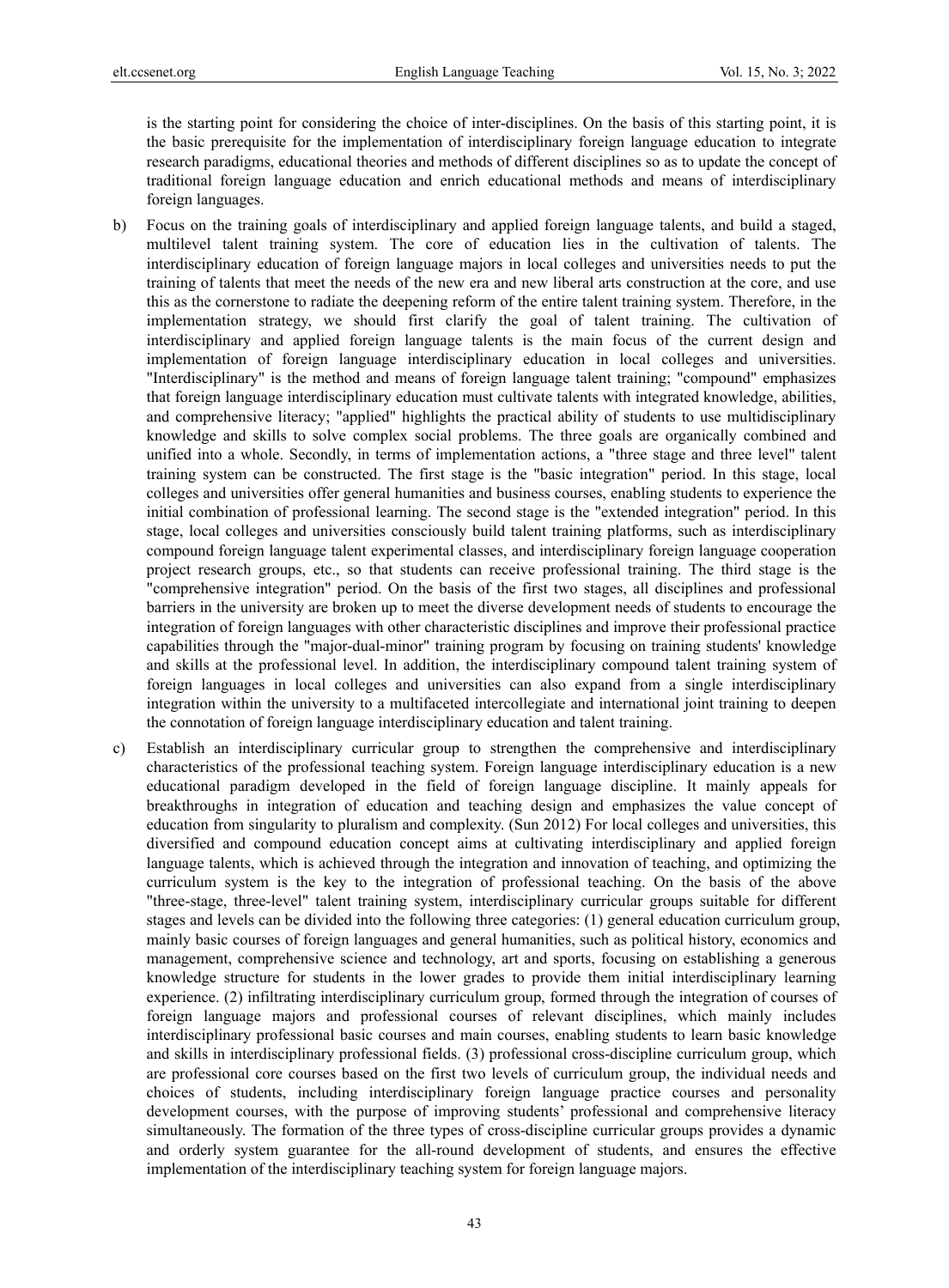- d) Transform traditional teaching and learning methods, and give play to the innovative role of new technology in interdisciplinary education. The adjustment of foreign language interdisciplinary education to the traditional foreign language education structure, talent training objectives and curriculum system has prompted changes in teaching and learning methods, forming a new interdisciplinary teaching method. (Lai & Mao, 2009) The introduction of cutting-edge technologies such as information technology, big data and artificial intelligence can help the implementation of interdisciplinary foreign language teaching methods, promote the transformation of teaching and learning methods, and provide convenience for the realization of in-depth and highly integrated interdisciplinary learning conditions. In the context of interdisciplinary education, teachers' professional literacy, knowledge, and ability measurement standards have changed. Teachers should have the ability to update knowledge, expand cross-disciplines, and use information and artificial intelligence technology for education and teaching, so as to adapt to the interdisciplinary teaching pattern. The application of modern educational technologies such as artificial intelligence lays the foundation for teachers' multidisciplinary knowledge reserve and comprehensive skill reserve. Under interdisciplinary teaching methods, students' learning styles have changed from passive learning to autonomous learning, from unitary knowledge learning to multiple knowledge learning, and from linear learning space to three-dimensional learning space. (Li, 2012) With the help of new technologies such as artificial intelligence, through informational teaching methods such as "smart teaching", online and offline hybrid learning, mobile learning, virtual situational learning, etc., students are given fuller initiative and creativity to improve the integrity, selectivity and effectiveness of students' grasp of knowledge. Therefore, from the background of the times, integrating new technologies to transform traditional teaching and learning methods is an important way to promote foreign language interdisciplinary education.
- e) Strengthen the construction of interdisciplinary education platforms and faculties, and provide practical organization and personnel guarantee. The interdisciplinary education of foreign language majors needs to make breakthroughs in the construction of interdisciplinary education platforms, the sharing of interdisciplinary education resources, and the construction of interdisciplinary teaching staff. To this end, local colleges and universities must first reform their internal organizational structure based on the needs of interdisciplinary foreign language talent training, integrate foreign languages and related interdisciplinary educational resources, and build a variety of flexible interdisciplinary educational platforms, such as interdisciplinary featured classes, project-oriented interdisciplinary study groups, research groups of foreign language interdisciplinary courses and teaching materials, and interdisciplinary teaching and training teams. The interdisciplinary education of foreign language majors in local colleges and universities also needs a team of teachers who are familiar with foreign language education and other subject knowledge and have interdisciplinary qualities to promote the scientificization of foreign language interdisciplinary education. Local colleges and universities can explore ways to build interdisciplinary faculty from the following aspects. First, broaden the development channels of foreign language teachers and create conditions for training and learning at home and abroad, inside and outside the university. Second, optimize the structure of teachers and supplement the foreign language interdisciplinary teaching team with high-level professional talents with outstanding English proficiency, solid professional knowledge, and strong practical ability in various industries. Third, enhance the training of "dual-professional" teachers and encourage foreign language teachers to cooperate with social enterprises and carry out teaching and scientific research. Fourth, reform the teacher evaluation mechanism, improve the reward system, and give policy preference to interdisciplinary foreign language teachers in terms of professional title promotion, salary level evaluation, and selection of excellent teachers.
- f) Establish a foreign language interdisciplinary education system guarantee mechanism to promote management innovation. In view of the scattered forms of interdisciplinary education and the multi-directional participation of personnel, foreign language interdisciplinary education should first establish an interdisciplinary curriculum teaching form as an entry point and focus on the training objectives of interdisciplinary foreign language talents. Secondly, in terms of the structure of the education system, local colleges and universities can explore the creation of an orientative and open guarantee system based on the development of interdisciplinary education concepts and practices and implement the chief professor responsibility system. In addition, the management level should be downplayed in the management organization structure, and flat and collaborative management should be implemented instead. Moreover, it is necessary to promote the construction of a foreign language interdisciplinary education base and connect the university with social institutions to improve the industrialization process of interdisciplinary education.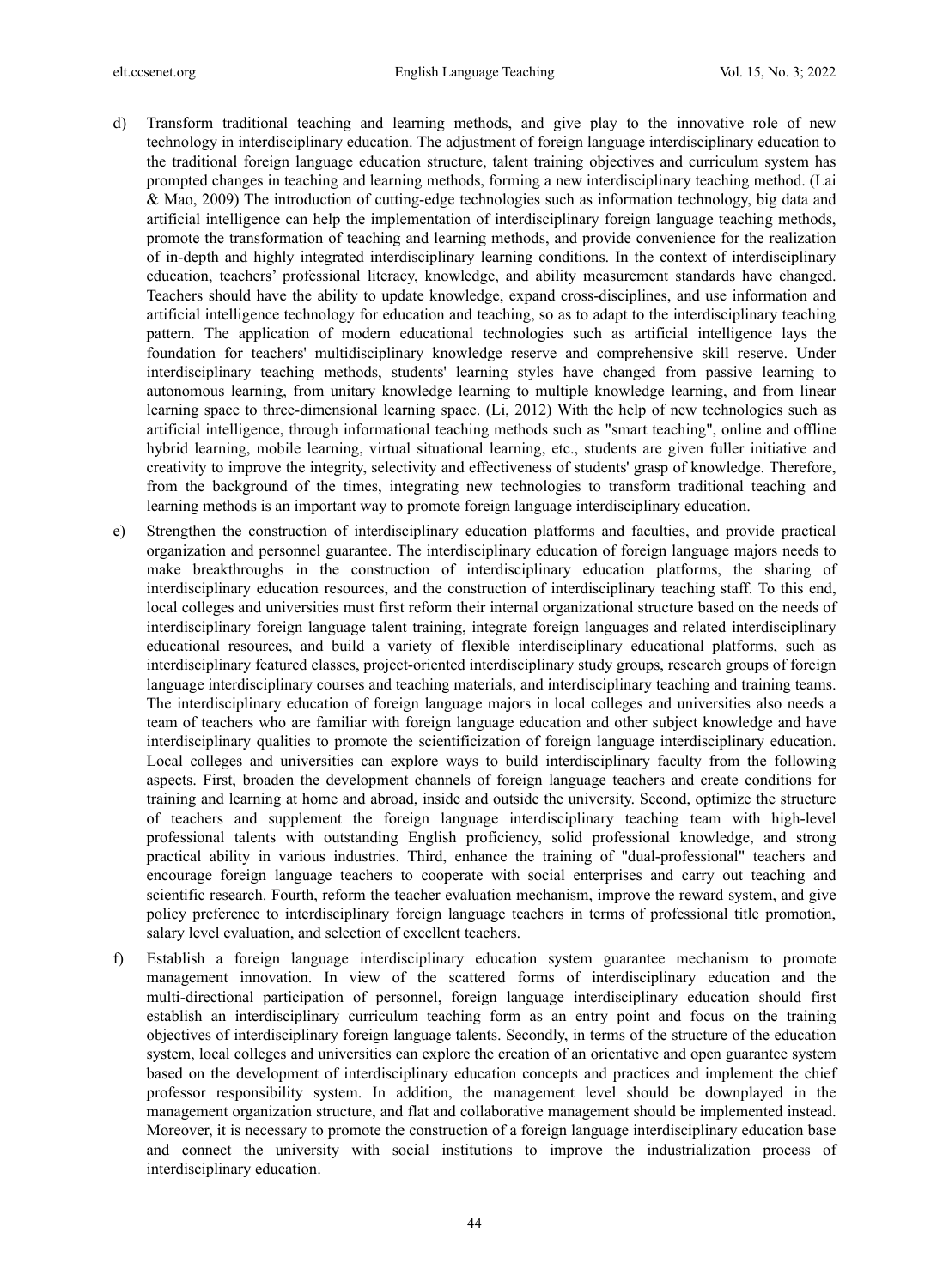## **6. Concluding Remarks**

New liberal arts refers to the disciplinary reorganization of traditional liberal arts to realize the integration between liberal arts and natural sciences. New liberal arts emphasizes the cultivation of interdisciplinary talents and conducts interdisciplinary research within liberal arts and between liberal arts and other disciplines. Yang (2019) pointed out that the interdisciplinary spirit reconstructed the connotative structure of foreign language discipline, dispelled the internal weakness of the discipline and made foreign language education resourceful and proficient. In short, the concept of new liberal arts has endowed foreign language education with an interdisciplinary temperament. For this reason, the foreign language disciplines in local colleges and universities under new liberal arts background should be based on foreign language disciplines, focus on cultivating compound foreign language professionals with a knowledge structure that achieves the intersection of literature and science, and vigorously promote the application of new technologies represented by digital technology and information technology, promote foreign language interdisciplinary research, and strive to build interdisciplinary teaching team and scientific research team. The sustainable development of talent training needs to be optimized and innovated from different levels such as training concept, curriculum system design, curriculum development, learning resources, teaching informatization, learning standards and teacher professional development. The process of talent training needs to be guided by the long-term development of students, and insist on continuous improvement in the process of teaching practice, so as to continuously improve the ability and quality of foreign language talent training.

## **Acknowledgments**

This paper is funded by the key Project of Hubei Provincial Educational Science Planning "Research on the Construction and Application of Online Corpus for Academic English Learners" (2020ZA13).

## **References**

- Chen, P. (2019). What kind of talents should the "new liberal arts" cultivate. *Guangming Daily*. Retrieved from https://m.cnwest.com/tianxia/a/2019/05/20/17795329.html
- Fan, L. M. (2020). "New liberal arts": the needs of the times and the focus of construction. *Chinese University Teaching*, (5), 4-8. https://doi.org/10.3969/j.issn.1005-0450.2020.05.002
- Guo, Y. J. (2021). New liberal arts and the construction of foreign language majors. *Contemporary Foreign Language Studies*, (3), 29-34+113. http://chinadoi.cn/10.3969/j.issn.1674-8921.2021.03.003
- Liu Jianjun. (2021). New Liberal Arts, and the Construction of Foreign Language Programs. *Contemporary Foreign Languages Studies, 453*(3), 29-34. https://doi.org/10.3969/j.issn.1674-8921.2021.03.003
- Hu, K. B. (2020). The construction and development of foreign language disciplines from the perspective of new liberal arts—ideas and paths. *Foreign Languages in China, 17*(3), 14-19. Retrieved from https://d.wanfangdata.com.cn/periodical/ChlQZXJpb2RpY2FsQ0hJTmV3UzIwMjExMjMwEhF6aG9uZ2d 3eTIwMjAwMzAwMxoIYWlrZ3VnYWQ%3D
- Huang, Q. B., & Tian, X. M. (2020). The source, characteristics and construction path of "new liberal arts". *Journal of Soochow University: Education Science Edition, 8*(2), 75-83. https://doi.org/10.19563/j.cnki.sdjk.2020.02.007
- Jiang, H. C. (2007). An analysis of the connotation of university disciplinary culture. *Jiangsu Higher Education*, (3), 26-29. https://doi.org/10.13236/j.cnki.jshe.2007.03.008
- Jiang, H. X. (2018). Reflections on English education in the new era. *Foreign Language Education, 39*(2), 49-51+67. https://doi.org/10.16362/j.cnki.cn61-1023/h.2018.02.010
- Lai, W. B., Mao, Y. N., Wen, X. P., & Zhang, Y. J. (2009). A preliminary exploration of interdisciplinary integrated teaching for English majors. *Journal of Liaoning Institute of Education Administration, 26*(9), 111-113. Retrieved from  $\blacksquare$ https://kns.cnki.net/kcms/detail/detail.aspx?dbcode=CJFD&dbname=CJFD2009&filename=LJXY2009090 41&uniplatform=NZKPT&v=rvDFcvutUH9h-yDX-9g\_DKQoWe-EcDtxkZOhDSvRbt0zX8K70V8BNvop 5cInIsHr
- Li, M. Q. (2012). Research on the teaching practice of ESP interdisciplinary foreign language talent training—taking the course of "Aquaculture English" as an example. *Journal of Hebei University of Technology (Social Science Edition), 4*(2), 29-33. https://doi.org/10.14081/j.cnki.cn13-1396/g4.2012.02.004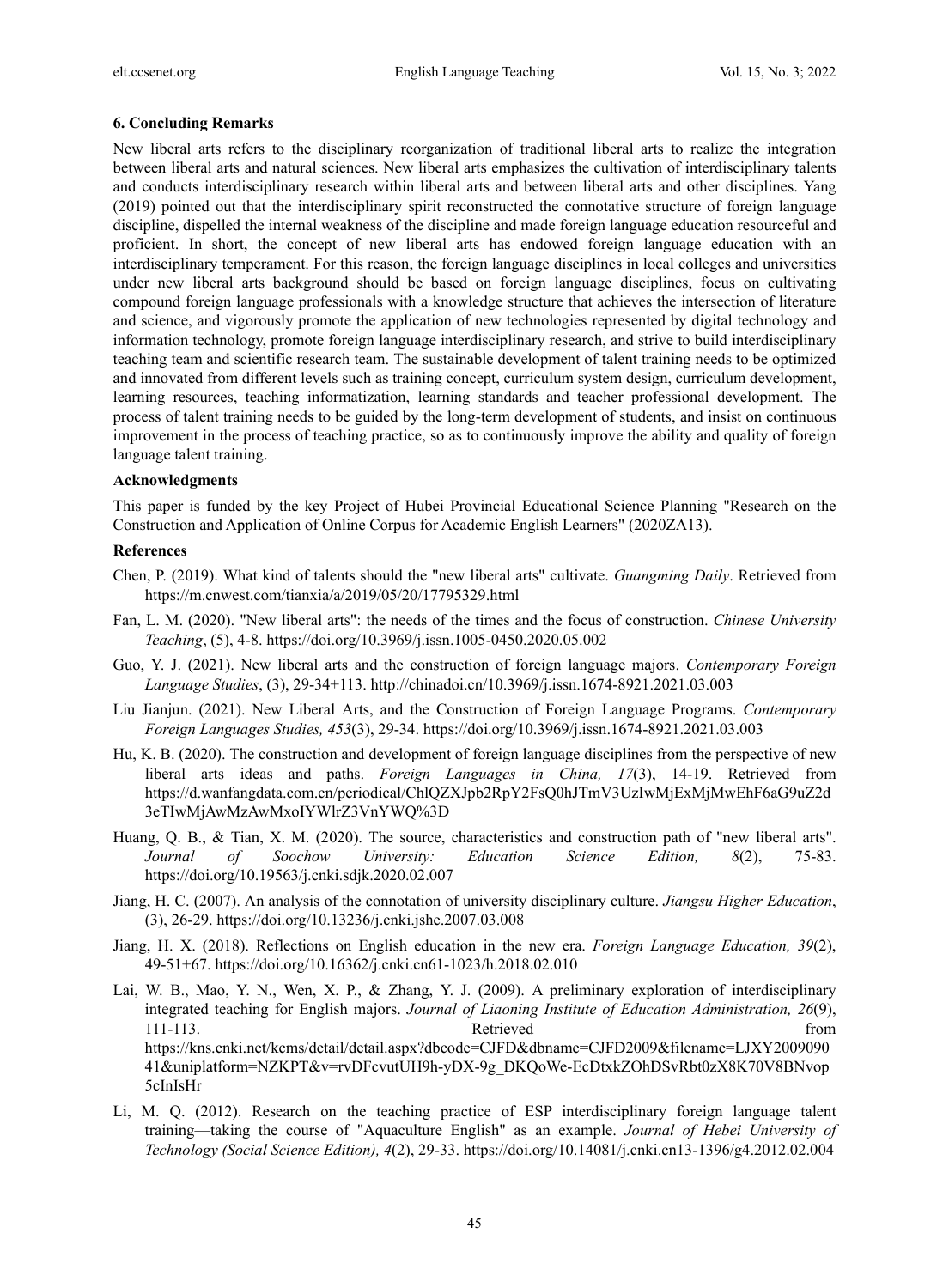MZJ9DLWuXMQ

Li, P. N. (2017). What is the real interdisciplinary integration—from a few cases. *People's Education*, (11), 76-80. Retrieved that the contract of the contract of the contract of the contract of the contract of the contract of the contract of the contract of the contract of the contract of the contract of the contract of the contract of https://kns.cnki.net/kcms/detail/detail.aspx?dbcode=CJFD&dbname=CJFDLAST2017&filename=RMJY20 1711026&uniplatform=NZKPT&v=nSEhATgw3Ri7Xnbs2iTRaiKsPRFj9LdSkrRNrnTlvu6WDBu3F6mx2

Lori Varlotta. (2018). Designing and implementing systemic academic change---Hiram College's model for the new liberal arts. *Planning for Higher Education Journal, 47*(1), 1-20. Retrieved from https://www.hiram.edu/wp-content/uploads/2018/12/Designing-and-Implementing-Systemic-Academic-Cha nge-1.pdf

- Ma, X., Li, X., & Sun, X. D. (2021). New liberal arts construction: bottleneck problems and solutions. *China University Teaching*, (Z1), 21-25+34. Retrieved from https://kns.cnki.net/kcms/detail/detail.aspx?dbcode=CJFD&dbname=CJFDLAST2021&filename=JXCY20 21Z1006&uniplatform=NZKPT&v=9bRrWZYQ0tFgnek34IFmPVdtBUVeQbdLeHdYPR8jnX16ah-tWWN AhQLYTBCj3QSR
- Qiu, S. G. (2004). Reflections on University Interdisciplinary Education. *Journal of Hebei Normal University (Educational Science Edition), 6*(1), 78-82. https://doi.org//10.3969/j.issn.1009-413X.2004.01.015
- Sun, J. H. (2012). Research on interdisciplinary design in the field of foreign language education. *Journal of Liaoning Normal University (Social Science Edition), 35*(5), 634-637. https://doi.org/10.3969/j.issn.1000-1751.2012.05.013
- Sun, M. J. (2018). Research on the talent training model of foreign language subjects in colleges and universities from an interdisciplinary perspective. *Crazy English PRO*, (3), 53-55. Retrieved from https://d.wanfangdata.com.cn/periodical/fkyy-j201803019
- Wang, J. J. (2021). What does the construction of new liberal arts mean for foreign language majors? *Foreign Languages in China, 18*(1), 1+24. https://doi.org/10.13564/j.cnki.issn.1672-9382.2021.01.001
- Wang, Z. (2018). From simple compounding to interdisciplinary foreign language talent cultivation: On the cultivation of English majors in the context of the new era. *Shandong Foreign Language Teaching, 39*(3), 61-69. https://doi.org/10.16482/j.sdwy37-1026.2018-03-007
- Wang, Z. K. (2019). New liberal arts: a feast of discipline integration. *Chinese Journal of Science, 2019-05-08*(01). Retrieved from https://news.sciencenet.cn/htmlnews/2019/5/425983.shtm
- Wu, Y. (2019). New mission, big pattern, new liberal arts, big foreign language. *Foreign Language Education in China, 2*(2), 3-7+90. Retrieved from https://kns.cnki.net/kcms/detail/detail.aspx?dbcode=CJFD&dbname=CJFDLAST2019&filename=WYQY2 01902001&uniplatform=NZKPT&v=cWKj1b7ZXA0qc3ROMTUHMgU55vGtAYBOVFjhM-th8x4pFrTGj O08XRg3fjaIPhIA
- Xu, X. M. (2019). The new era of higher education and the cultivation of outstanding legal talents. *China University Teaching*, (10), 7-11. Retrieved from https://kns.cnki.net/kcms/detail/detail.aspx?dbcode=CJFD&dbname=CJFDLAST2020&filename=JXCY20 1910002&uniplatform=NZKPT&v=XiWq8B-JfEf0-WfdWkrd\_rBkQX4\_MzY0O9fA-UthcBJPuesmG\_fLH a32lF8zGwxP
- Yang, F. (2019). National awareness, interdisciplinary spirit and application concept of higher foreign language education. *Contemporary Foreign Language Studies*, (2), 1-2. Retrieved from https://d.wanfangdata.com.cn/periodical/kjyyxx201902001
- Zha, M. J. (2017). The humanities attributes of English majors and the significance of humanities courses—focusing on the humanities courses of "National Standard". *Foreign Languages and Cultures, 1*(1), 18-26. The contract of the contract of the Retrieved from the contract of the contract of the contract of the contract of the contract of the contract of the contract of the contract of the contract of the contract of the https://kns.cnki.net/kcms/detail/detail.aspx?dbcode=CJFD&dbname=CJFDLAST2018&filename=WYWH2 01701004&uniplatform=NZKPT&v=sdSArM5iJi2vkhvh4KXsMqscQfnawaobYcd1OFSlqXF3LW9VGNY L52jHxmvhKwwe
- Zhang, S. L., & Chen, S. Y. (2011). Discussion on several issues in the positioning of foreign languages in colleges and universities. *China Adult Education*, (17), 143-145. Retrieved from https://kns.cnki.net/kcms/detail/detail.aspx?dbcode=CJFD&dbname=CJFD2011&filename=ZCRY2011170